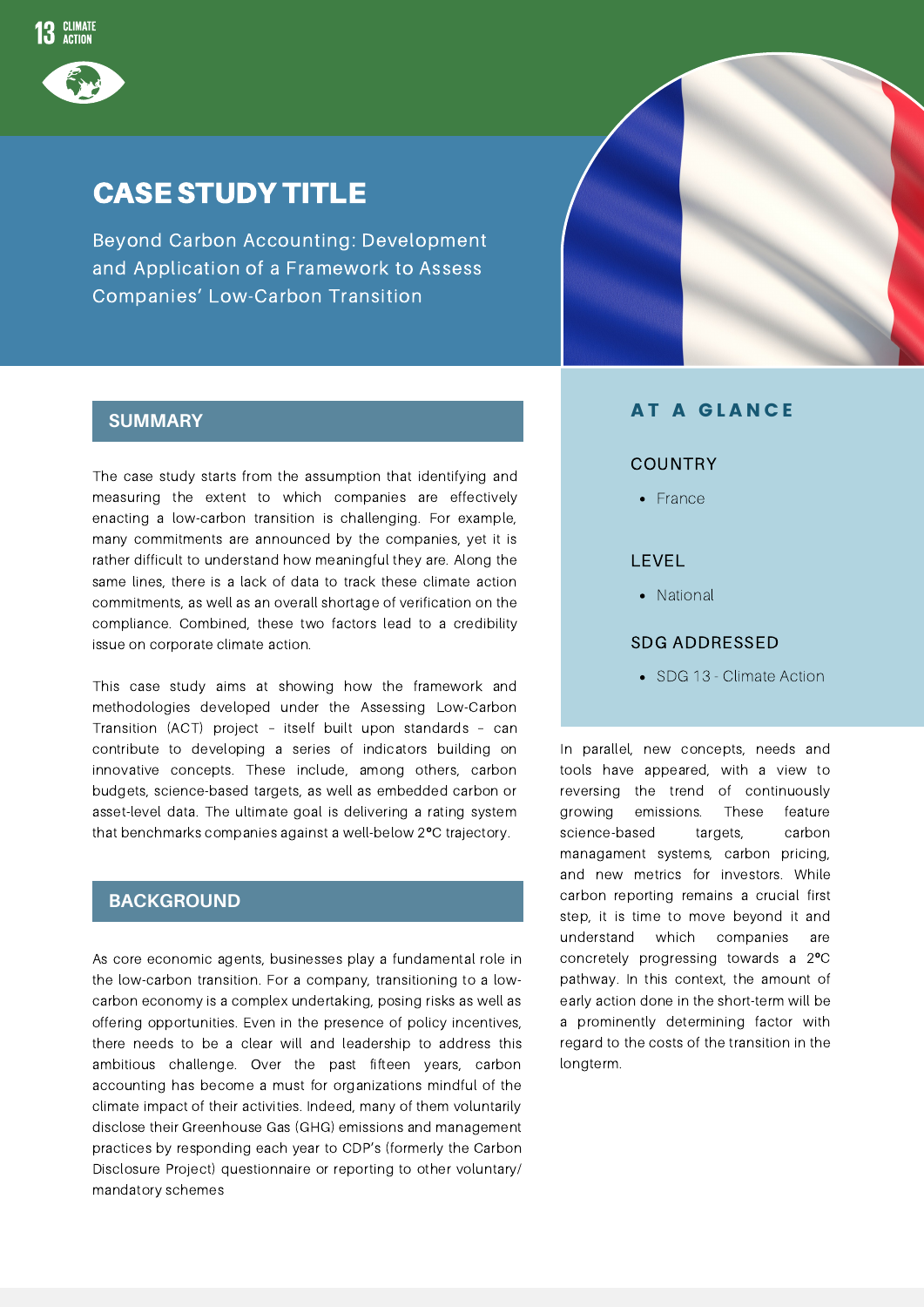

# **BACKGROUND**

The question is: can companies be trusted on the commitments they make to climate action? Assessing Low-Carbon Transition (ACT) methodologies contributes to creating a necessary accountability layer on the present willingness and ability of companies to engage themselves to a low-carbon future.

#### **STRATEGY**

The ACT framework and methodologies are themselves a standard, which in turn builds on standards. First and foremost, ACT framework and methodologies were developed following the emergent standard ISO 14080:2018 "Greenhouse Gas Management and related Activities – Framework and Principles for Methodologies on Climate Actions," which provides a framework to identify, assess and revise methodologies, as well as for their development and management.

Beyond that, ACT builds on ISO 14064-1:2006 on GHG management; ISO 14064-3:2006 on validation and verification GHG assertions; the GHG Protocol; the Sectoral Decarbonization Approach (an emerging method on setting science-based targets); the GHG Protocol Scope 3 standard; and CDP disclosures - a de facto standard for corporate climate reporting.

#### **RESULTS & IMPACT**

What makes this case study peculiar is that it does not rely on a single standard, but on a family of standards. In order to drive the type of change required for the low-carbon transition to succeed, an entire system of standards needs to be put in place. They are interdependent and will create a new standard infrastructure from which trust will be built for a new economy.

ACT demonstrated that despite the individual importance of each of the standards related to GHG measurement, management, reporting and verification, an accountability layer is necessary to create transparency and trust in companies when they claim to be contributing to a low-carbon transition as well as to the path towards a wellbellow 2**º**C world.